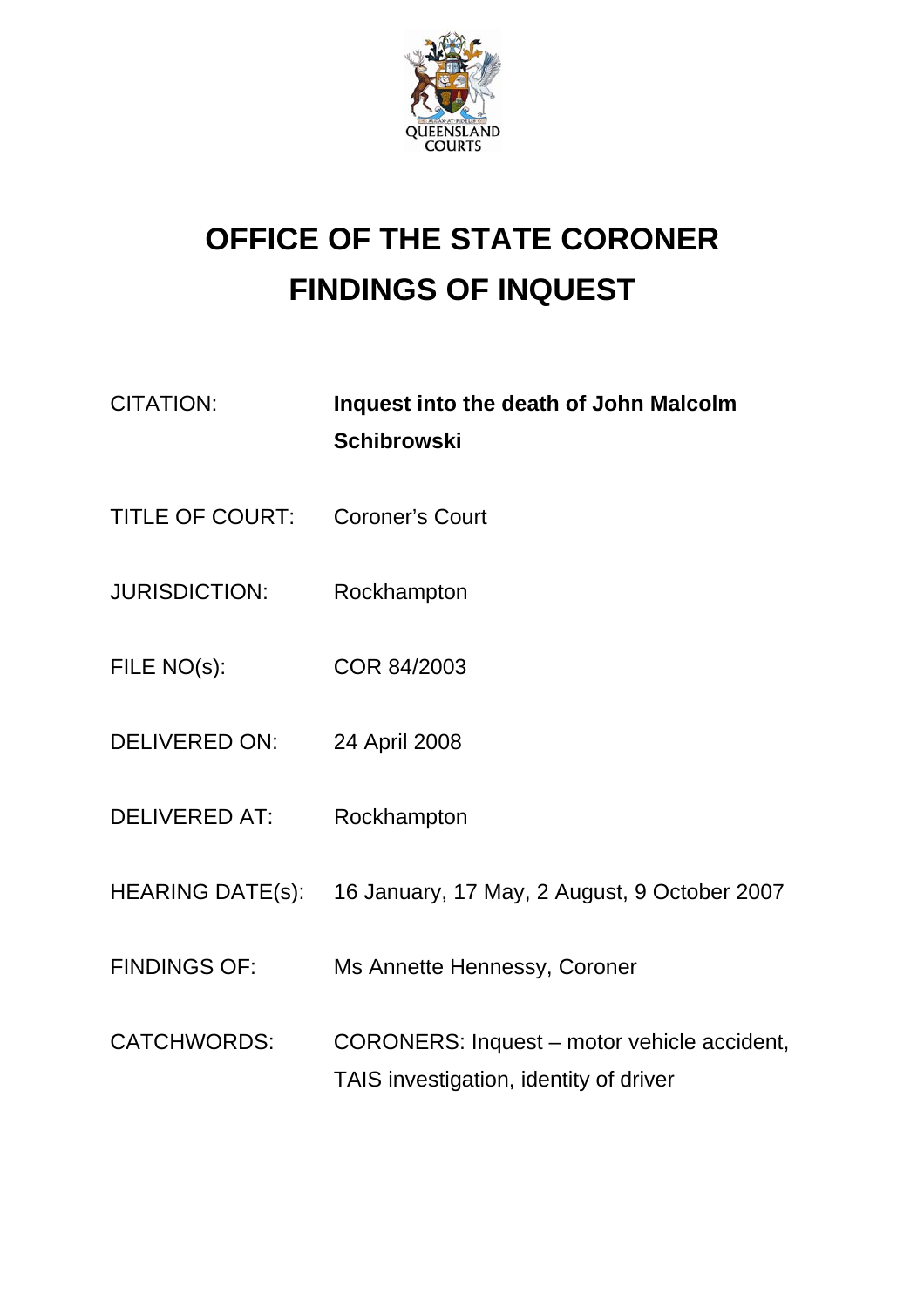This morning's hearing is for the delivery of the decision in findings in relation to the inquest into the death of John Malcolm Schibrowski. I do apologise for the length of time it's taken me to get to this, but I did want to go through all of the evidence very thoroughly and unfortunately my work commitments are such that that has taken me much longer than I would've liked.

I'll summarise the evidence which was taken over a number of sittings as the investigation evolved and I'll make my comments on that issue later.

The facts of the matter are that at 3.20 p.m. on Sunday the 23rd of November 2003, a single vehicle incident occurred on the Burnett Highway near Bouldercombe. John Malcolm Schibrowski died as a result of injuries sustained in the motor vehicle incident. He was travelling in the Commodore vehicle with 2 other occupants - Jacqueline Chris and Claude White.

When the incident occurred, Mr John Hare and his wife were travelling in the opposite direction to the Commodore vehicle on the Burnett Highway. Mr Hare's evidence was that he came to the 80 kilometre zone and slowed to go around the bend. He was three-quarters of the way around the bend when he saw the Commodore about a hundred metres ahead crossing the road in front of him and slamming nose first into an embankment on Mr Hare's side of the road.

Mr Hare was braking heavily by this time and then reversed his vehicle away. The Commodore came off the embankment and tipped and spun sideways, turning over and still moving towards the Hare vehicle. The vehicle came to rest on its roof on the side of the road. The driver's side was heavily damaged and caved in.

Mr Hare rang triple-0. As he was speaking to the operator, a fairly large male person crawled out of the passenger door window and staggered around. He was covered in dust. Mr Hare asked was he okay and the man ducked back into the vehicle and backed out of the window and a female person came out after him. The female was putting her top on.

Mr Hare spoke to them and they said they were okay. They were both covered in dirt. He described them as absolutely filthy and Ms Chris looking as if she had rolled around in the dirt. He thought that the dirt may have entered the car when the windscreen was popped out during hitting the embankment.

Ms Chris's handbag was thrown from the vehicle and Mr Hare returned it to her. He moved both persons away from the vehicle. He noticed fuel was leaking from the vehicle and that there was another person inside. He seemed to be breathing heavily and his head was sticking out through where the rear windscreen had been.

Mr Hare was not able to safely move him from the vehicle so he monitored the situation and conducted traffic control with another person and awaited the arrival of emergency services, which he estimated to be some 45 minutes later, but may not have been quite as long as that. Mr White asked to phone his brother and Mr Hare dialled the number and handed his mobile phone to Mr White who appeared to speak on the phone.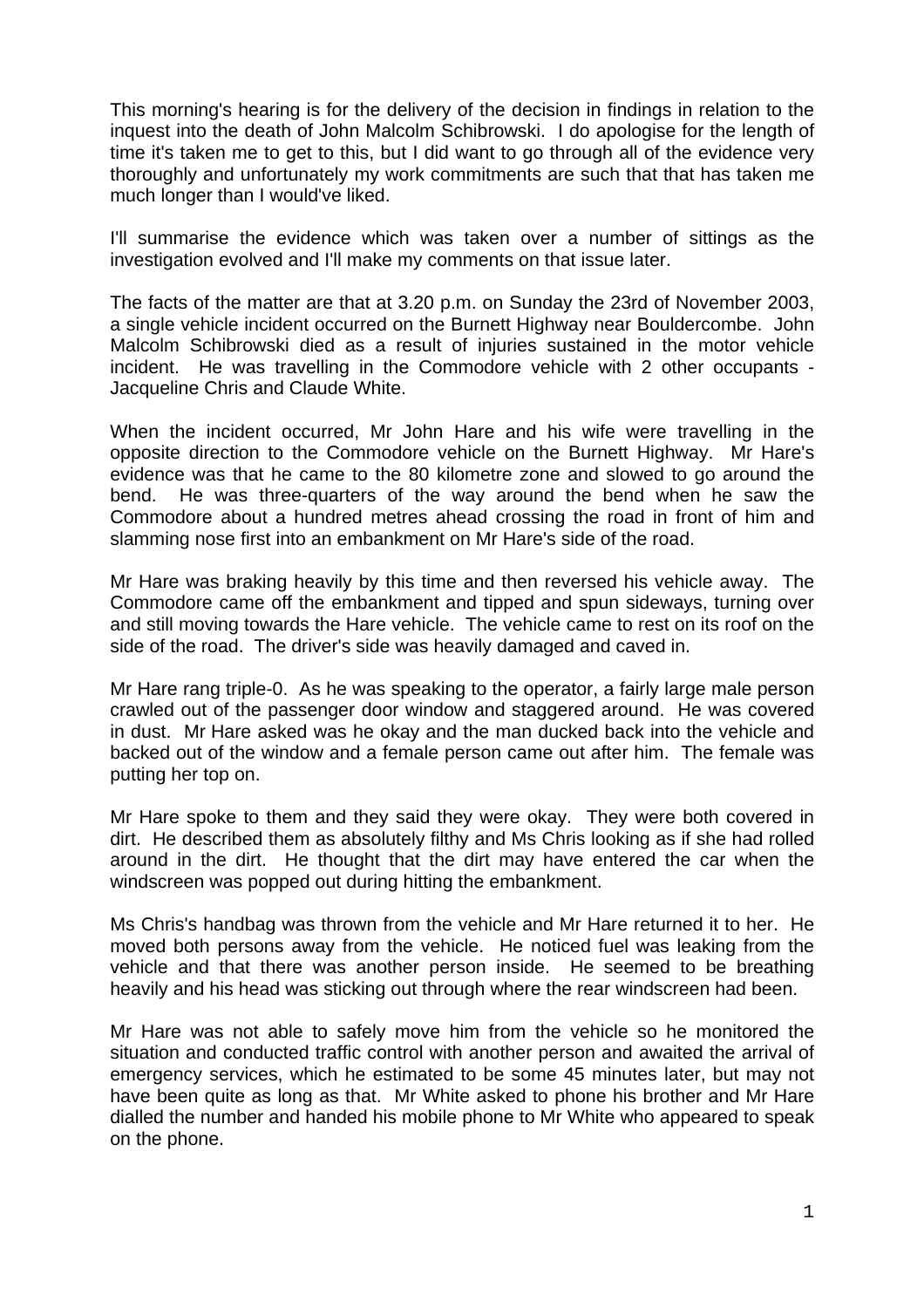It was put to Mr Hare that Ms Chris was thrown from the vehicle. He says that if she was thrown out of the passenger side of the vehicle, she must've been on the ground beside the car and was assisted up by White, but it looked like he went into the car and she came out after him. Mr Hare did an outstanding job at the scene and is to be congratulated on his efforts.

Ms Chris gave evidence during the inquest that during the morning of the 23rd of November 2003 Mr White, her de facto partner, had been at Mr Schibrowski's house. She went to collect him in the Commodore vehicle and discovered that the men had set off for the pub. She met up with them and the 3 went to the Fitzroy Hotel around lunchtime where they had a couple of beers.

They decided that they wanted to go to Mount Morgan to see a friend. She drove to Mount Morgan. They stopped at the Bouldercombe Pub on the way and had another couple of beers there. They continued to Mount Morgan with her driving. They had a couple of drinks at the first pub but the friend wasn't there. They went to a second pub where Ms Chris wanted to stay and have a drink herself.

Mr Schibrowski left with Mr White. Mr Schibrowski got the keys off her according to her. A little while later they came back and she left with them. She got into the rear of the vehicle behind the driver or in the middle and they stopped at another pub where Mr White got out and purchased some take-away drinks. She had consumed at least 6 drinks during the day. Mr Schibrowski was driving, she said, and Mr White was the front passenger.

On the way back to Rockhampton, the car swerved and Mr Schibrowski hit the brakes and that's all she knew until the ambulance officers were speaking to her. She cannot recall going to the hospital but does recall leaving hospital to go home. She re-attended the hospital on the following day due to difficulty walking and it was discovered that she had a fractured pelvis.

Mr White gave evidence that he was the best mate of the deceased Mr Schibrowski. He gave a very similar version of events of the morning of the day in question. He was with Mr Schibrowski when he obtained the keys to the vehicle off Ms Chris in Mount Morgan and was in the vehicle with him. He says Mr Schibrowski was driving.

On the way back to Rockhampton, he says the music was going in the car and they were "pretty well hooking it", that is going fast. The car started to sway and it was like the wind got under it and it went sideways.

He woke up upside down in the car. He cannot recall what position in the vehicle he was in and the vehicle was on the side of the road. He says he was as drunk as anyone else in the car and had been in the front passenger seat with his seatbelt on when they set out. Chris was behind the driver's seat, he said.

He remembers falling out of the car and talking to a guy on the road. He crawled out the passenger side of the vehicle through the window. He looked down and saw Jacqui lying on the side of the road. She was some distance from the vehicle and he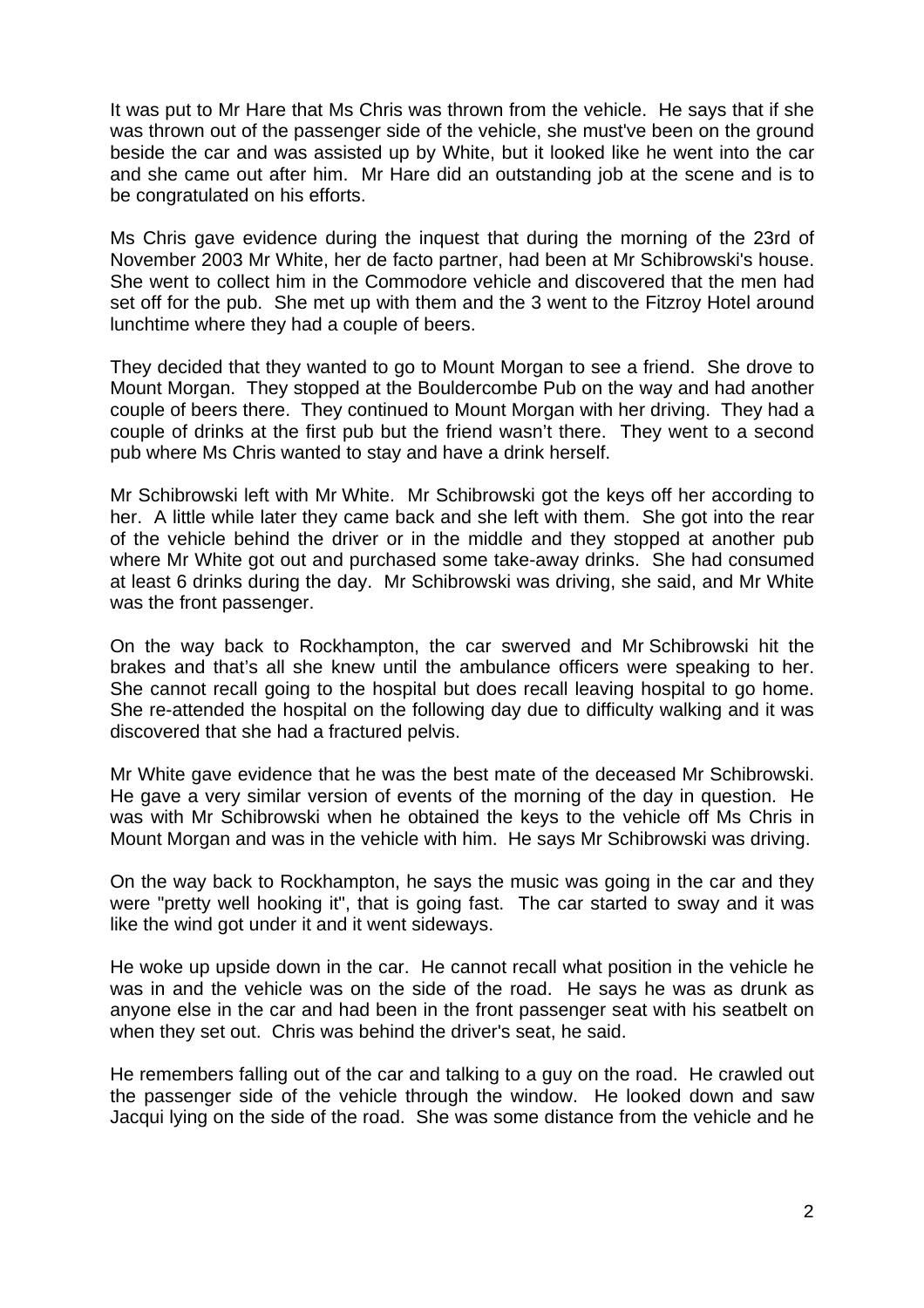walked over to her. She was on a dirt mound at the rear of the car. He put his singlet on her as she had no top on; it had been ripped off.

He said he thought he asked the guy to ring his brother Bruce and Bruce came then and there. He said he had fractured ribs on the left side, an injury to his right hand and grazing on the right arm. He was treated at hospital, had blood taken and later went to his doctor.

Mr White denied driving the vehicle whilst giving evidence. He had had a conversation with Sergeant Pimm at the scene in which he stated that he was driving but then withdrew that statement. That allegation was put to him in evidence but he denied driving at all on that day.

Mr White said that the car belonged to him and Ms Chris. Mr Schibrowski didn't drive the car often, had only driven it once before and didn't have a car of his own.

At the conclusion of the evidence, Mr Schibrowski's brother informed me in Court that the deceased man had not driven a car for over 12 months before the incident. He had told his brother that he would never drive again as he was a nervous wreck.

The occupants of the vehicle were attended to by ambulance officers from Rockhampton. Mr Norris was the senior officer on the scene. The 2 passengers were seen to be conscious with minor injuries and were refusing treatment unless they were transported to hospital together.

Mr White told the officers that he was in the front - that he was the front seat passenger and was partially ejected from the vehicle. He waked to see his partner extricating herself and he queried whether he had lost consciousness. He had lacerations to the right shoulder and the front and back of the elbow, the right wrist and abrasions to the back. He told the officers that he had been drinking that day.

Ms Chris was conscious and alert. She had minor injuries and was alert but distressed and not talkative. She had mild pain in the elbow and abrasions. She could not recall the accident. She also had a haematoma and bruising and laceration to the right eye. She said she thought she was sitting in the rear right seat. Mr White said that she had been thrown from the vehicle and was unresponsive when he got to her. She was groggy and vague. She had been drinking and was wearing a seatbelt.

Mr Norris, an experienced ambulance officer, stated that with the speed and force of the accident, even taking into account the injury of the fractured pelvis to Ms Chris, he considered that it was unlikely that she was ejected from the vehicle. Ms Peach, at the time a second-year student ambulance officer, gave evidence that some people do have few injuries after being thrown from the vehicle in a high speed impact whilst others suffer extensive injuries.

Sergeant Pimm from Gracemere Police was the first police officer to the scene of the incident. He attended shortly before the ambulance officers from Rockhampton. He noticed on arrival that the vehicle was extensively damaged and sitting on its roof.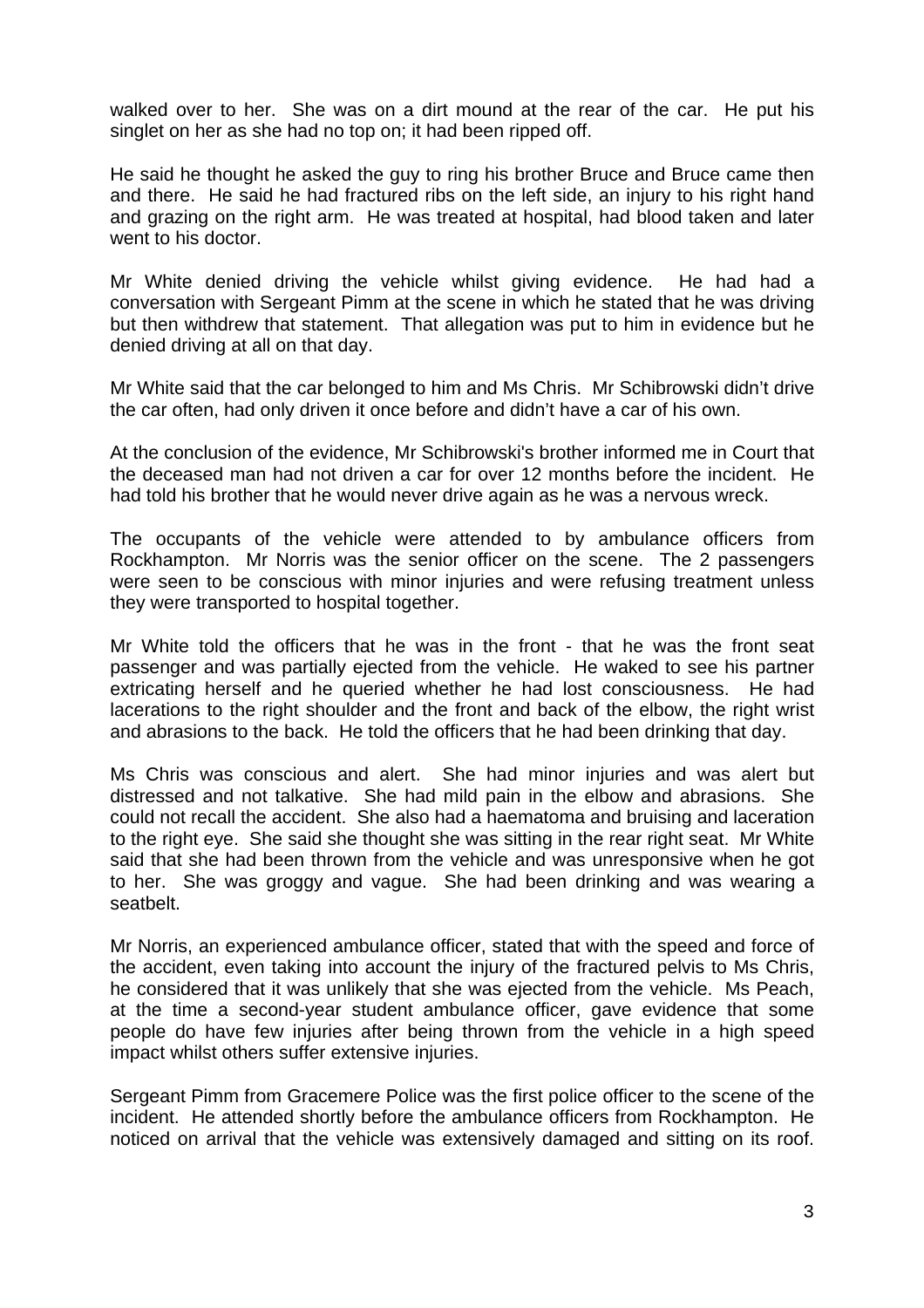Mr Schibrowski was lying in the vehicle on the roof on his left side and his feet were towards the front of the vehicle. The fingers of his right hand were stuck in the top of the rear passenger door. His breathing was laboured at that time.

Ms Chris and Mr White were both covered in dust and dirt but Ms Chris more so. Mr White had extensive grazing to his right shoulder and the right side of his back with minor grazing to the left-hand side of his back. Ms Chris was not speaking. Sergeant Pimm said she seemed to be in shock and he tape-recorded his conversation with Mr White.

During that conversation, Mr White indicated that he'd been drunk for about 3 days and was half asleep at the time of the accident. He said there was no speed involved and the accident just happened all of a sudden.

Sergeant Pimm noted that Mr White did not appear to be overly intoxicated. He seemed to be in a bit of shock and was sore from his injuries. Further, Mr White made a statement to Sergeant Pimm that he was driving. He immediately retracted that and said that he was the front passenger.

Mr White wanted Sergeant Pimm to ring his brother and tell him that Schibrowski was driving. He indicated that someone rang his brother and he was on his way to the scene. Sergeant Pimm's evidence was that no brother attended the scene while either Mr White or Sergeant Pimm was there.

Sergeant Pimm arranged for a blood specimen to be taken from Mr White at the hospital for the purposes of the blood alcohol reading. The result of that test was Mr White had a blood alcohol content of .143 per cent. Sergeant Pimm took statements from some witnesses at Bouldercombe and Mount Morgan hotels in an effort to reconstruct the movements of the occupants of the vehicle before the accident.

Sergeant Pimm is now an officer of some 16 years' experience and has since trained as a traffic accident investigation officer or TAIS. He has undertaken the basic investigation course and a forensic mapping course. He has attended 7 fatal traffic accidents since being based at Gracemere over the last 7 years.

Sergeant Pimm was of the opinion that excessive speed was the major contributing factor in this incident. Following his conversation with Mr White at the scene, and noting the injuries to Mr White, he formed the view that Mr White was the driver of the vehicle. He was also influenced by the fact of the trapped fingers of Mr Schibrowski in the rear compartment of the vehicle.

At the time, Sergeant Pimm was not trained in traffic accident investigation and the detailed investigation of the matter was assigned to Sergeant Douma from Rockhampton. In hindsight, it's a little unfortunate that Sergeant Pimm was not so qualified at the time of this incident as I have always found his accident investigations to be of a high quality.

Sergeant Douma completed the basic traffic accident investigation course in 2002 to 3, about a year before this incident. He has 28 years' experience as a police officer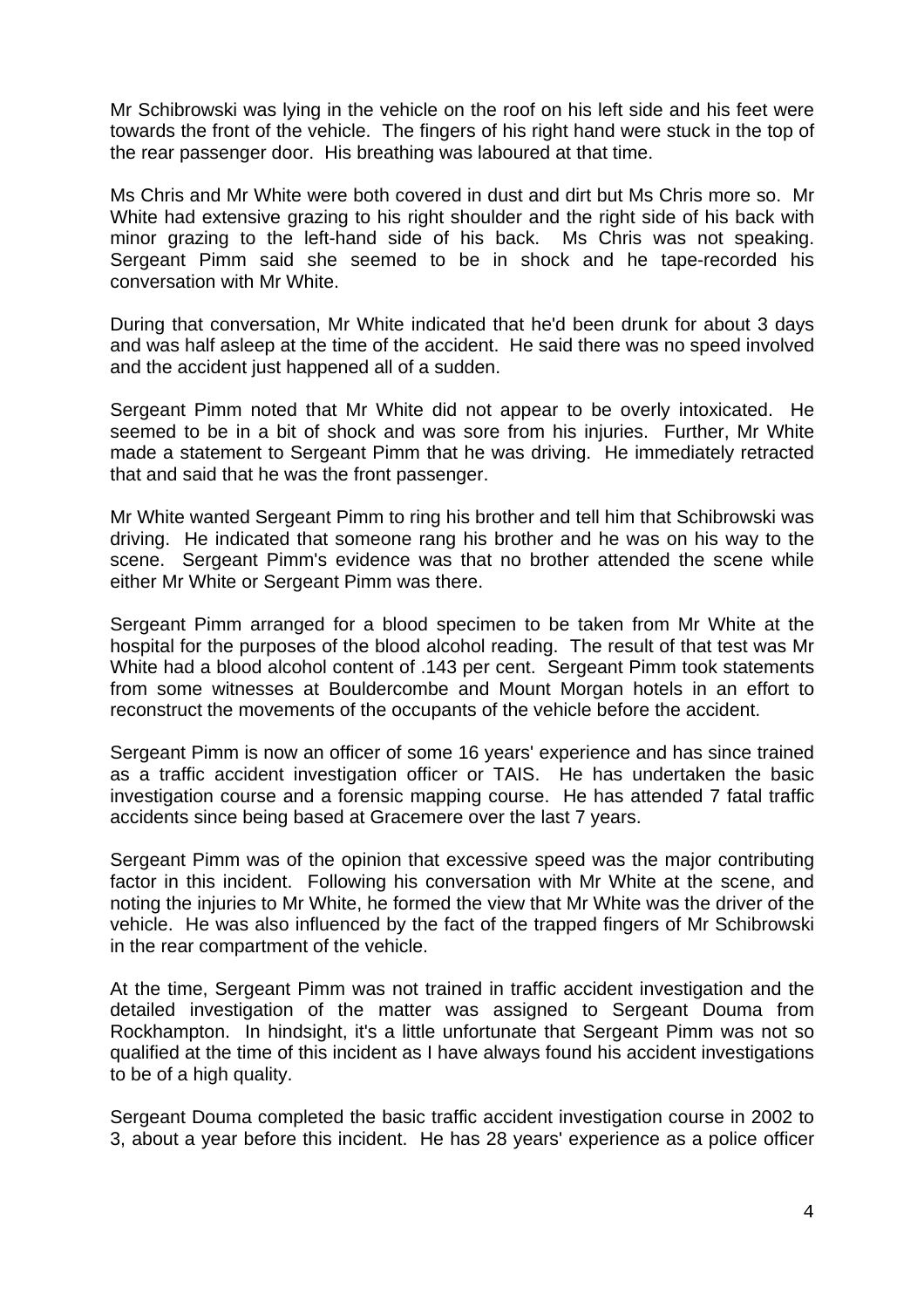and has attended hundreds of accidents and investigated fatal accidents before the TAIS system came in.

Sergeant Douma conducted the investigation, taking statements from witnesses, measurements and directed photos to be taken of the scene. Sergeant Douma gave evidence that the vehicle first lost control on a corner and there was damage to an embankment and trees where the vehicle had rolled. The vehicle hit the embankment and rolled along it for about a hundred metres, landing eventually on its roof. He considered that the cause of the accident was taking the corner too fast.

Sergeant Douma formed the opinion at the time that Mr Schibrowski was the driver of the vehicle. He relied on the statements of Chris and White. A further matter operating on his mind was the location of the thongs belonging to the deceased in the driver's foot-well in the vehicle after it had been righted.

When he was shown the photographs of the vehicle still on its roof, he noticed or his attention was drawn to the fact that the thongs were in the rear compartment at that time. It was not something he noticed when viewing the vehicle in situ.

Sergeant Douma stated in evidence, but not in his report, that he did have some doubts about Mr Schibrowski being the driver due to his location in the vehicle. He was a hundred per cent sure of the opinion expressed in his report, although it was expressed in definitive terms.

Miss Kleidon gave evidence that she works at the service station at Bouldercombe. She noticed on the day in question that early in her shift, a brown Commodore sedan pulled into the service station containing 2 males and a female. In the afternoon, they were back through again. On the earlier occasion, they were travelling in the direction of Mount Morgan and all 3 were "tanned coloured" or indigenous - the older guy in the back; the younger male was driving.

The female and the younger male were aged 18 to 25 years and dark-haired and the older man was about 50. The female passenger was in the front passenger side and the older male was behind the passenger or in the middle in the rear. Later in the afternoon, they were travelling towards Rockhampton and the same 3 people were in the same positions in the vehicle, she said.

Shortly later, she heard of an accident down the road and she travelled in that direction at the end of her shift seeing the same vehicle as she had seen earlier. She only found out that the accident involved a death some weeks later.

Dr Buxton conducted the post-mortem examination on the deceased Mr Schibrowski. He found that Mr Schibrowski suffered extensive injuries to his head in the incident and would have lost consciousness instantly, dying within about 3 minutes. The destruction within his head was extensive and not survivable. The injuries resulted from a direct frontal blow to the head. He had other injuries to the left side of the body with a fatal lung injury.

Dr Buxton indicated that the likely side of the collision of the deceased's head with the vehicle was the rear windscreen edge where a large amount of blood was located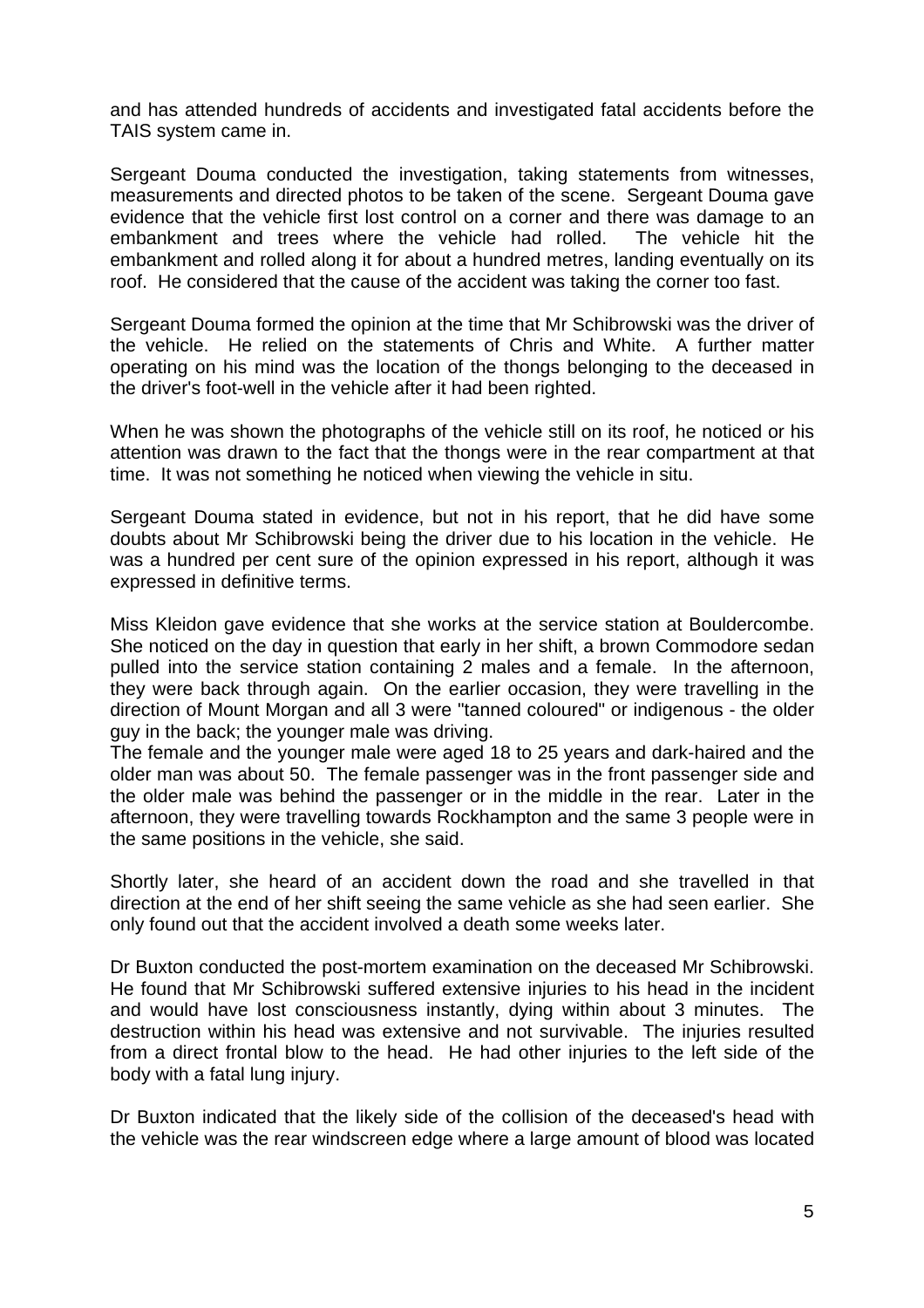on the photos of the vehicle. There was no significant blood or hair on the front windscreen which would have been consistent with the deceased's injuries had he been the driver. The deceased did not appear to have been restrained by his seatbelt.

Dr Buxton indicates that the deceased man had a blood alcohol of .287 per cent and had been taking 2 antidepressants, Oxazepam and Clomipramine. The combination of those medications with the alcohol would have made him more drowsy, suffer from blurred vision and increased in-coordination. The drug levels were therapeutic, but the combination with the alcohol would have resulted in him not being in a condition to drive and he would have likely have been asleep.

Dr Buxton's opinion was that the deceased was probably slumped on the back seat or lying across it when the incident occurred. As he was unrestrained, he was evicted partially through the rear windscreen. The injury to the deceased's left arm was consistent with his being unrestrained in the rear of the vehicle.

Dr Buxton was later requested to review the medical records such as they are of Chris and White with a view to providing an opinion as to whether their injuries indicated their position in the vehicle at the time of the incident.

In relation to Ms Chris, he stated that he did not believe that she could have been thrown from the vehicle without sustaining more significant injuries unless she was thrown onto a very soft surface such as mud. He noted that seatbelt injuries were not always evident on people in such an incident.

Dr Buxton stated that given the serious nature of the incident, it was somewhat suspicious that Ms Chris and Mr White did not want medical assistance.

Dr Buxton noted that there was no room for a second person in the rear seat as the deceased was slumped or lying across the seat. The only place may have been behind the driver's seat, but without - but any person sitting in that position would have suffered significant injuries to the legs in the incident as the driver's seat was damaged and leaning right back.

Dr Buxton stated that the injuries outlined in the records were consistent with Mr White being the driver and Ms Chris being the front passenger, but he could not be definite that that was the case given the scarcity of the medical information. Mr Schibrowski's injuries he said were unusual for the driver of the vehicle to suffer.

As a result of the indication that Mr Schibrowski was likely not the driver of the vehicle, Senior Constable Fisher of the Accident Investigation Squad in Brisbane was requested to review the material to attempt to reconstruct the incident and, in particular, to therefore locate persons in the vehicle from the mechanics of the accidents and their end positions.

A key issue in the inquest has been the identification of the driver.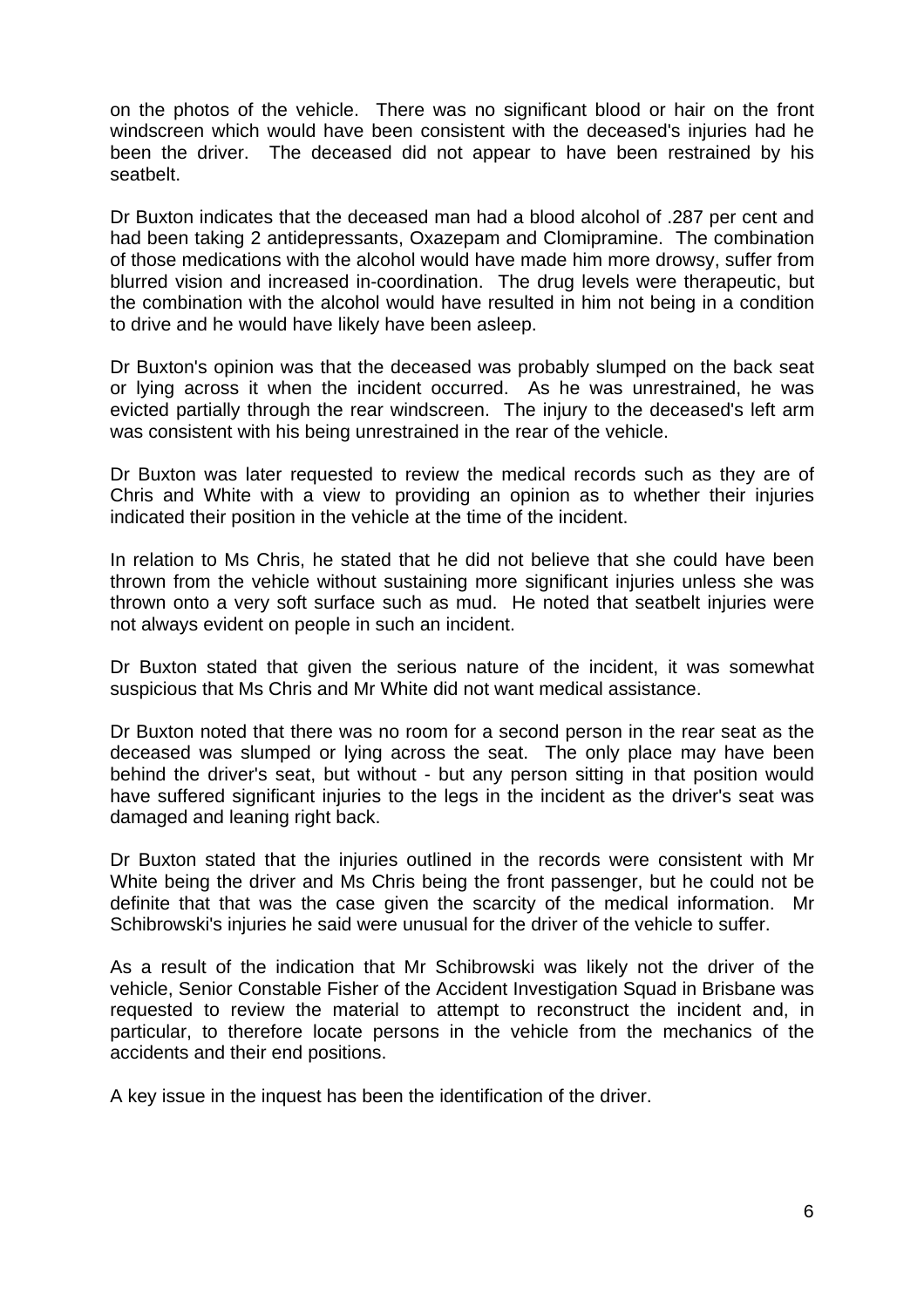Senior Constable Fisher is a very experienced accident investigator and has taken various courses in Victoria Police and with the QPS over many years. He reviewed the report of Sergeant Douma, the autopsy report, photographs and the Queensland Ambulance Service records. No scaled plan or measurements of impact points or photographs of impact points were contained in the information provided to him or to me.

Following a review of the material, Senior Constable Fisher stated that the dynamics of the incident could not be precisely determined, other than indicating that the vehicle left the roadway at a certain point, rolled and came to rest on an embankment.

Senior Constable Fisher was unable to determine the occupants' motion inside the vehicle and their seating positions, especially if any of them were unrestrained.

There was substantial roof crushing to the driver's side of the vehicle down to almost the base of the windows of the two side doors. Exit from the vehicle was only possible on the passenger side from the door or that side of the windscreen. The driver's seat was collapsed right back and the seatbelt was still clicked in. It was, therefore, unlikely he said for someone to be thrown out of the seatbelt backwards or forwards without getting caught up in the belt, especially by the feet, as the vehicle rolled over. If that did happen, then one would expect bruising or abrasions to the lower limbs which were not evident on the deceased or the other occupants of the vehicle.

The thongs which were loose in the vehicle could have come from anywhere in the rollover situation and this vehicle had rolled a number of times. There was a fabric scuff mark on the roof of the vehicle which could have come from the deceased's ieans.

Senior Constable Fisher stated that if Chris was seated in the rear behind the driver, then she would have been trapped, or at least injured by the collapsed seat. Further, it would be hard to see how she could move around the deceased and his trapped arm to leave the vehicle without getting his blood all over her. She was not injured such as to cause the blood in the rear of the vehicle.

Senior Constable Fisher was of the opinion that the deceased was not the driver of the vehicle, but there was insufficient information for him to give an opinion as to who was.

After being provided with the photographs, handwritten measurements and not-toscale partial plan from Sergeant Douma, which came to light during the inquest, Senior Constable Fisher conducted a further analysis of the movement of the vehicle in the incident. He prepared a plan of the scene and a vehicle movement plan.

He stated in evidence that there was a vast difference as to how the vehicle may have impacted on the embankment due to the sparseness of some of the measurements. He was unable to state what parts of the vehicle a body moving in the cabin would necessarily have hit.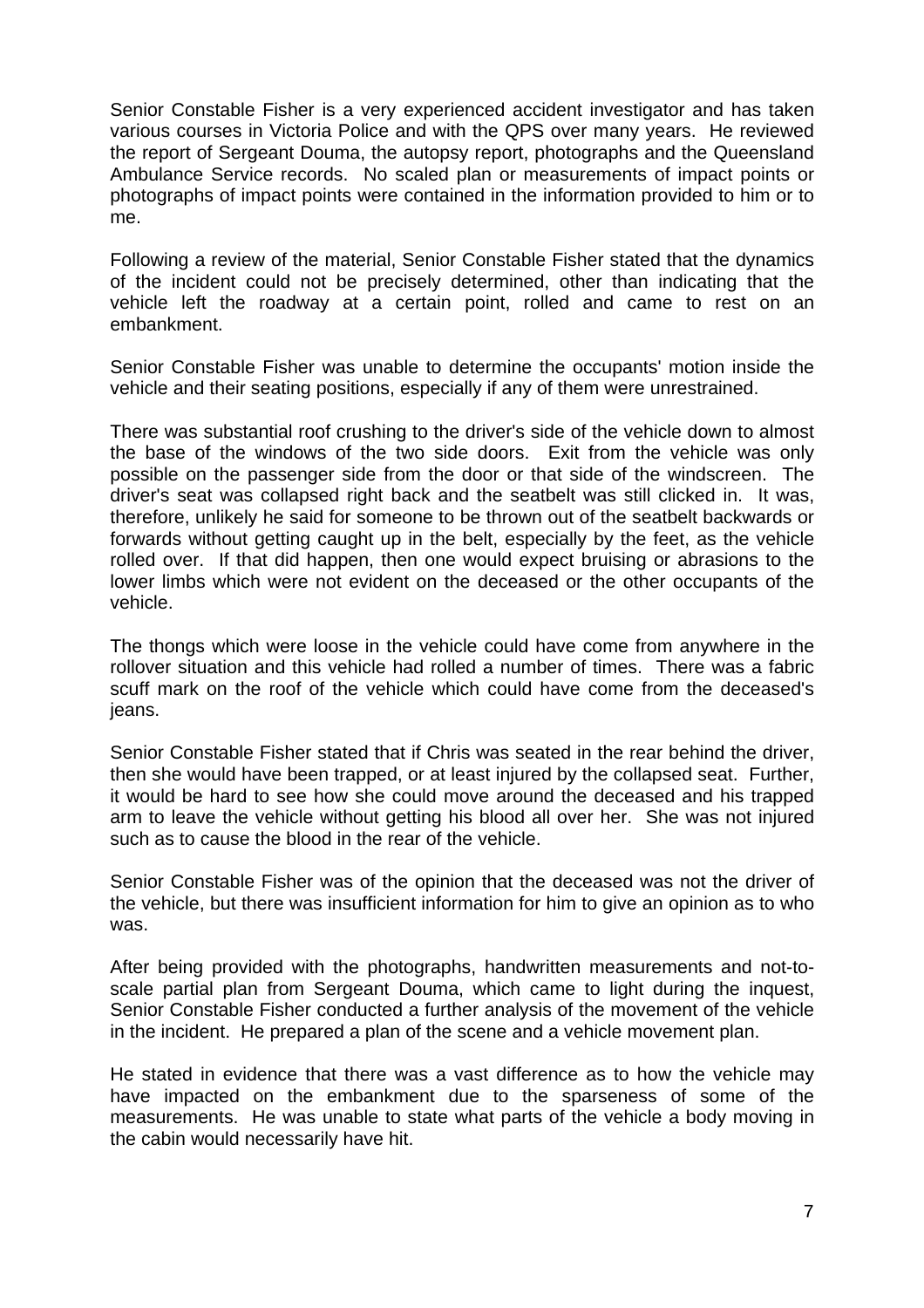His conclusion from the review of the evidence and the plan prepared was that the deceased was in the rear seat, possibly lying down, and probably unrestrained. Based on the injuries, he concluded that Chris was in the front passenger seat and, by a process of elimination, that White was the likely driver.

The injuries suffered by White, particularly the lacerations to the arm could have occurred when the B pillar buckled on the driver's side and the window smashed during the rollover.

The rib injury could have been as a result of the seatbelt. However, it was the officer's opinion that the injuries of White were not only consistent with being the driver, mainly because of the limited medical information and the lack of injuries such as the steering wheel impact.

Chris's injuries were described as classic seatbelt injuries. In Chris's case, the lack of injuries in certain areas is probably instructive as well as to her position in the car.

Senior Constable Fisher stated that the inconsistencies in the statements made it difficult to come to any conclusion based on that information alone. Further, whilst he is trained in reviewing the files of other investigators, he is not sure if the experience or capabilities of the investigators responsible for the statements in this matter, and therefore his reliance on the information is a little reserved.

Whilst blood appeared to be evident on the photographs of the interior of the vehicle, there was no blood analysis to determine whose blood was where in the vehicle.

Senior Constable Fisher's assistance in this matter has been significant and illuminating in attempting to ascertain the true situation and I've placed significant weight on his expert opinion in conjunction with that of Dr Buxton.

There were a number of issues in the investigation. I, as Coroner, had to conduct and direct much of the investigation as the inquest proceeded as the police investigation was lacking in some areas and not complete in others.

If a more searching, complete and timely investigation had been conducted by the police then the outcome could have been different.

The Prosecutor assisting me has been of significant assistance in pulling the ongoing investigation together and progressing the completion of tasks which had previously been difficult to monitor or have the police conclude from the position of Coroner.

There were a number of issues in the investigation, some of which I will detail here. Sergeant Douma did not bring measurements or not-to-scale plan to Court, or include it in his report to the Coroner. There was a lack of complete measurements which limited the assistance that Senior Constable Fisher could provide. The lack of provision of this material necessitated and adjournment of the proceedings and Senior Constable Fisher giving evidence twice and he is now located in Atherton.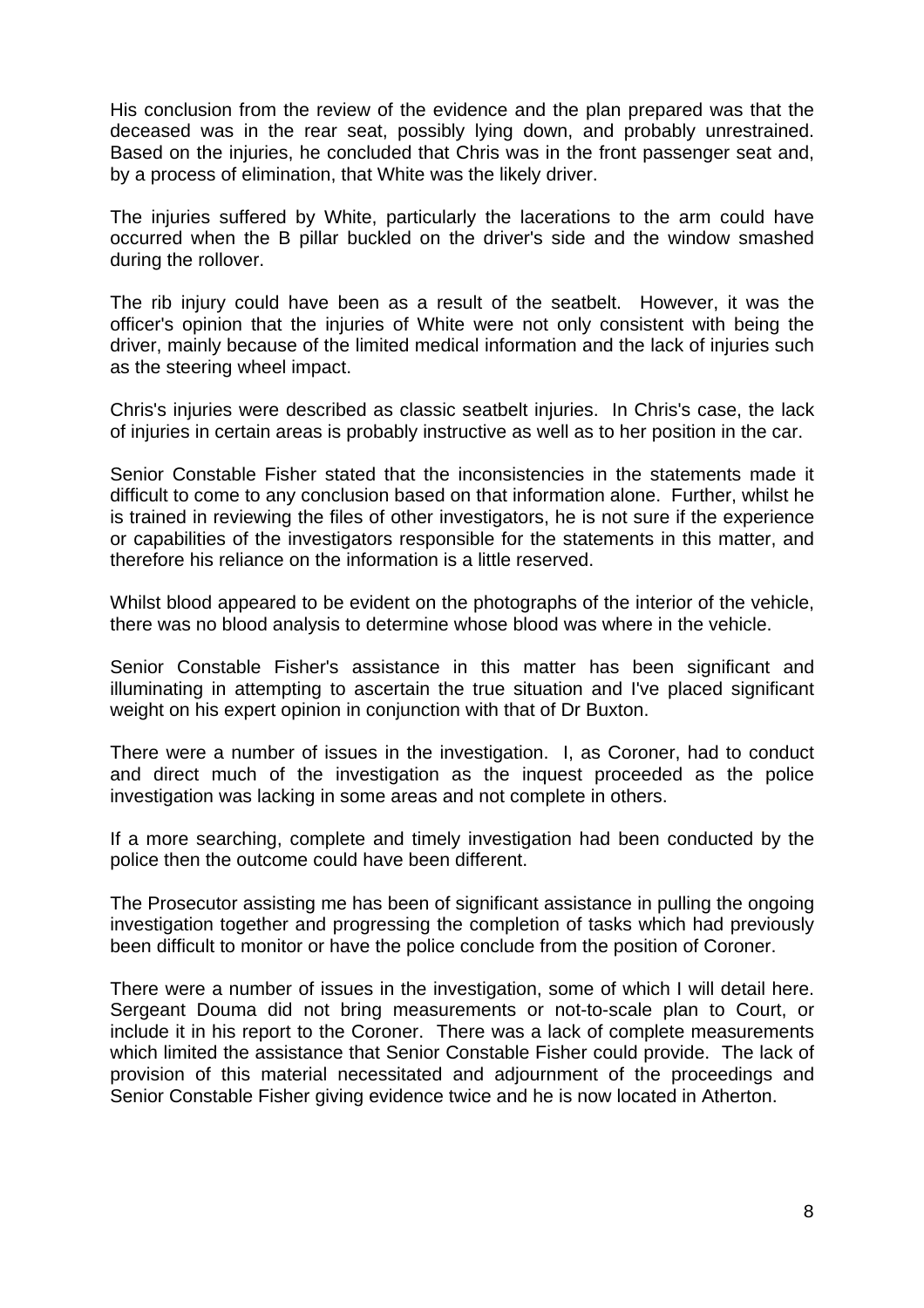Sergeant Douma made an assessment at a very early stage in the investigation that the deceased was the driver. He relied on the statements of Chris and White, both of whom had a potential interest in the police accepting that position.

Further, he was influenced by a flawed observation of the location of the thongs of the deceased in the vehicle after it had been righted. Despite his later indication of concerns held at the time that the deceased may not have been the driver, Sergeant Douma never really investigated that possibility.

As a result, critical investigations were not made which may have shed more light on the identity of the driver and the potential for the laying of appropriate charges relating to the death of the deceased. Those investigations included the blood in the vehicle not being properly charted and/or analysed to locate the occupants; complete measurements not being obtained between the impact point and the resting position of the vehicle to enable the movement of the vehicle and the occupants within to be ascertained.

Other observations of the vehicle which could have assisted in locating the occupants were not made, that is the accurate location of each occupant's property. Investigation of the movements of the occupants earlier in the day and the identification of the drivers earlier in the day, this was done to some extent at a much later time, but important information could well have been lost with the passage of time.

An insurance investigator obtained statements from various witnesses which were more detailed than the police statements, but were taken many months later and those were not obtained or considered by the police.

Delays in the provision of statements to my office resulted in witnesses not being able to be summonsed in time for the scheduled sittings necessitating an adjournment of the evidence.

Further, some evidence which could have been quite important and perhaps back up the statement made by Mr White to Sergeant Pimm at the scene was effectively sidelined.

In June 2004 the police investigation was reopened after the matter was referred to Coroner Bradshaw when Detective Sergeant Richards came into some further information. That was by way of a conversation with Mr White at the Capricornia Correctional Centre regarding another matter.

It is alleged that an effective admission which was immediately retracted was made. Mr White does not recall the conversation. Notes were made of the conversation by the detective. They were shown to Inspector Weightman and discussed with Detective Paskin.

I am disregarding the evidence presented to me regarding the conversation as there was no direct evidence of the conversation placed before me due to the unavailability of Mr Richards to give evidence.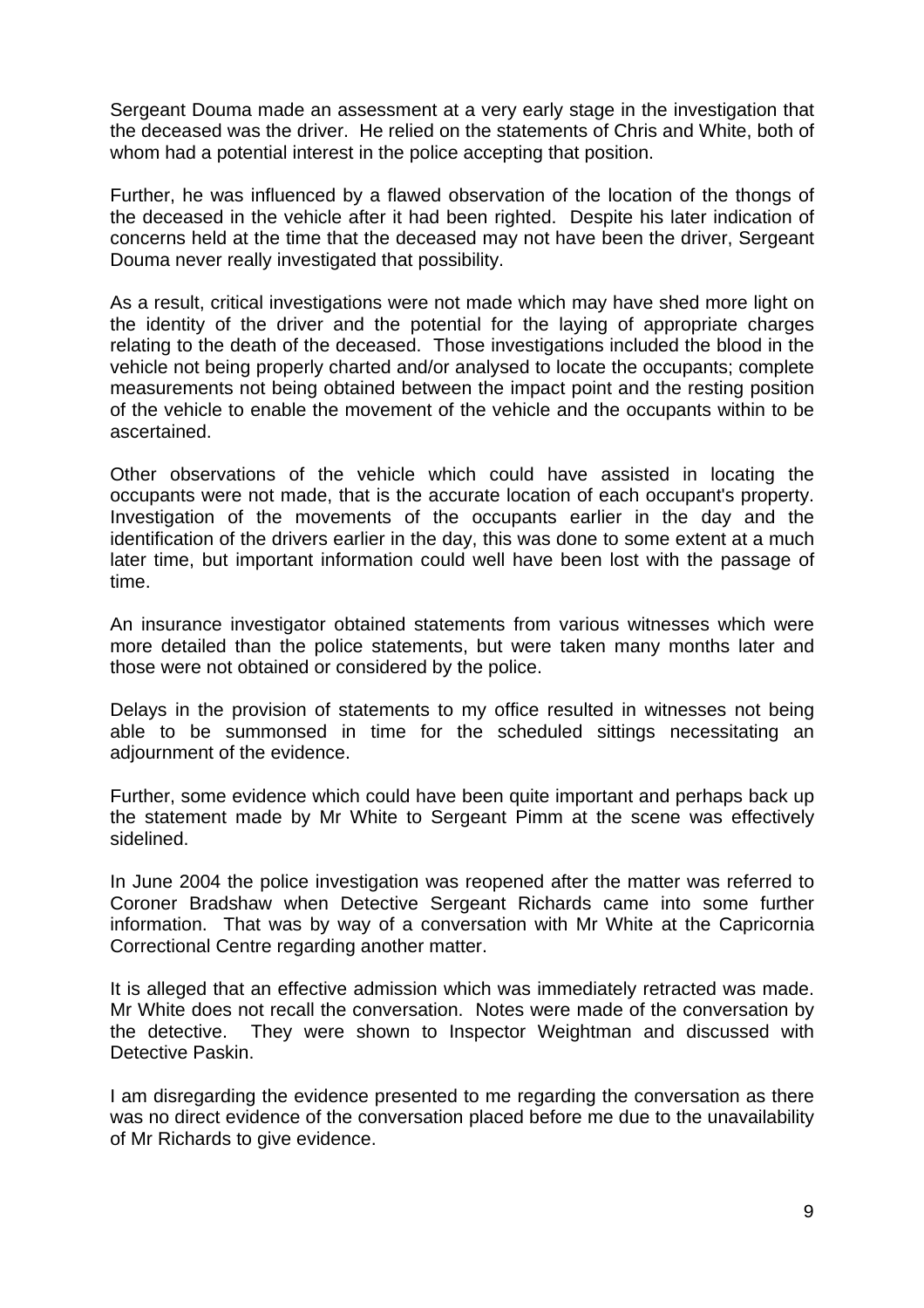Consequently, his evidence was not able to be tested by Mr White's solicitor. Given that the evidence may be used in the consideration of criminal charges against Mr White, it is therefore not appropriate to consider that evidence in its present form.

The reopened investigation did not progress smoothly. It was many months before the further investigation was detailed to an officer. Even after the detailing and a conference with myself as Coroner following the retirement of Coroner Bradshaw, during which matters to be attended to were outlined to Detective Paskin, delays continued to occur.

Those were dealt with in evidence at pages 64 to 69 and 80 to 81 of the transcript, and I will not repeat them here, suffice it to say significant delays and inconvenience to the parties and the Court were occasioned as a result of the conduct of the matter by the police.

I am not sure of the reason for this situation as none was offered in evidence, other than those issues being overlooked or forgotten or just not done. I would hope that the shortfalls will be addressed by the Queensland Police Service to ensure that other coronial inquiries are not prejudiced in the same fashion in the future.

Certainly the family of the deceased man deserve better and more timely attention to the investigation than they received from some of the police involved in the investigation.

I'll deal with recommendations. In the Queensland Police Service, TAIS qualifications are based on a basic accident investigation course. There is no requirement to renew or update the qualification in any timeframe. There are difficulties for part-time officers in the regions. Skills can be lost or degraded over time, especially when only a few investigations might need to be undertaken by a part-time TAIS officer each year. Regular updates and refreshers would be beneficial for the maintenance and quality of skills in TAIS officers.

Further, difficulties can be encountered by undertaking those duties in addition to regular duties of the officer. There are fulltime TAIS officers in the south-east corner only. The positioning of fulltime TAIS officers in the regions would seem to extend a similar service to regional Queensland as is enjoyed by the south-east corner.

I consider that if the following recommendations are followed the quality of the investigation, the initial investigation and the issues flowing from that would be unlikely to occur in the future, the problems with the quality in this matter.

I recommend that the Queensland Police Service consider dedicating traffic accident investigators in regional areas on a fulltime basis and that those officers are resourced in an appropriate way to enable them to fulfil their duties.

Further, that TAIS officers have their skills and competencies upgraded and refreshed on a regular basis to ensure the quality of investigations being conducted around the State.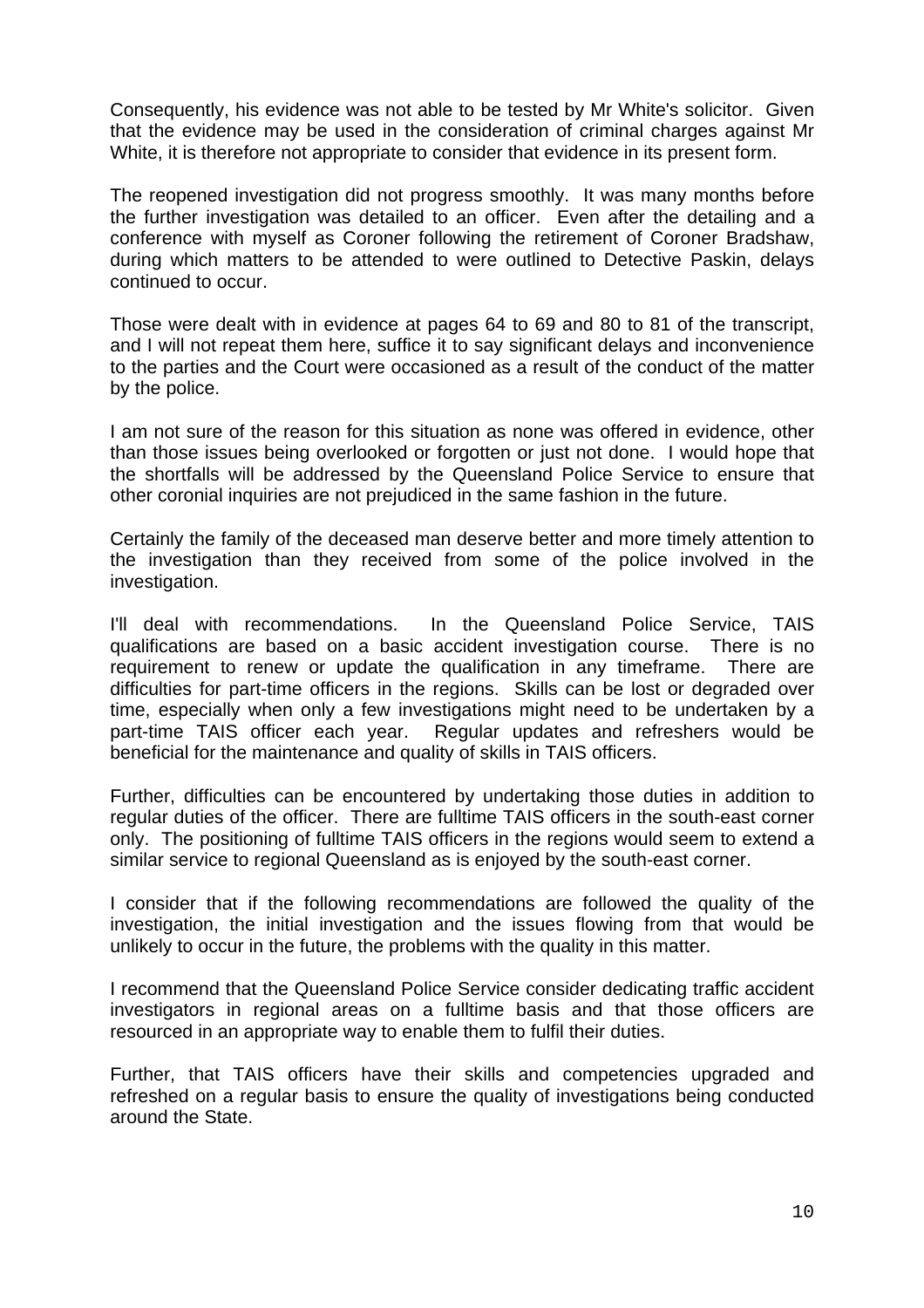I'll move to my findings. The evidence of Mr White was not consistent between versions given to various people at the scene and later in relation to his own position in the vehicle and the movements of Ms Chris. I do not find his evidence to be credible. The refusal of medical attention unless both were transported to hospital together and the almost exact versions later given of the events leading up to the incident by Chris and White suggest collusion.

The independent evidence of Mr Hare at the scene, the evidence of the ambulance officers and the injuries described, mitigate against any of Mr White's versions being accurate as to his or Chris's position and movements in the vehicle.

I am satisfied that there is ample evidence to establish beyond doubt that Mr Schibrowski was an unrestrained passenger in the rear seat of the vehicle, due to his injuries, the location he was found in and the physical evidence in the vehicle, along with his likely incapacity as a result of the prescription drugs and high blood alcohol reading which would have prevented him driving the vehicle. It seems that his usual recent practice was also not to drive for related reasons.

It is a matter of commonsense that either Ms Chris or Mr White was driving the vehicle.

Mr White's injuries are consistent with being the driver but are not inconsistent with being a passenger. Ms Chris's injuries are consistent with being a passenger.

Ms Kleidon's evidence that the younger man with the driver has some issues in that she's given 2 versions of events and describes all occupants of the vehicle as Aboriginal when Ms Chris appears to be the only person who could properly be described in such a way.

Mr Hare's evidence describes Mr White going back into the vehicle and exiting prior to Ms Chris. There is some potential practical difficulties with this description which I have no cause to disbelieve if Ms Chris was indeed the passenger.

After considering the totality of the evidence on this issue, on the balance of probabilities, I am satisfied that Mr White was the driver of the vehicle. The case against Mr White is a circumstantial one. After carefully and thoroughly considering the evidence and after conducting the most extensive investigation possible in the circumstances, I am of the opinion that a properly instructed jury could not convict Mr White of dangerous driving causing death as there is evidence consistent with an inference other than guilt on the issue of whether he was the driver of the vehicle, therefore I will not proceed to commit Mr White for the offence.

I formally find that the deceased person was John Malcolm Schibrowski. He died on the 23rd of November 2003 from injuries sustained in a motor vehicle incident on the Burnett Highway near Bouldercombe when the vehicle in which he was a passenger left the roadway due to excessive speed on a bend, becoming airborne and rolling a number of times before coming to rest on an embankment.